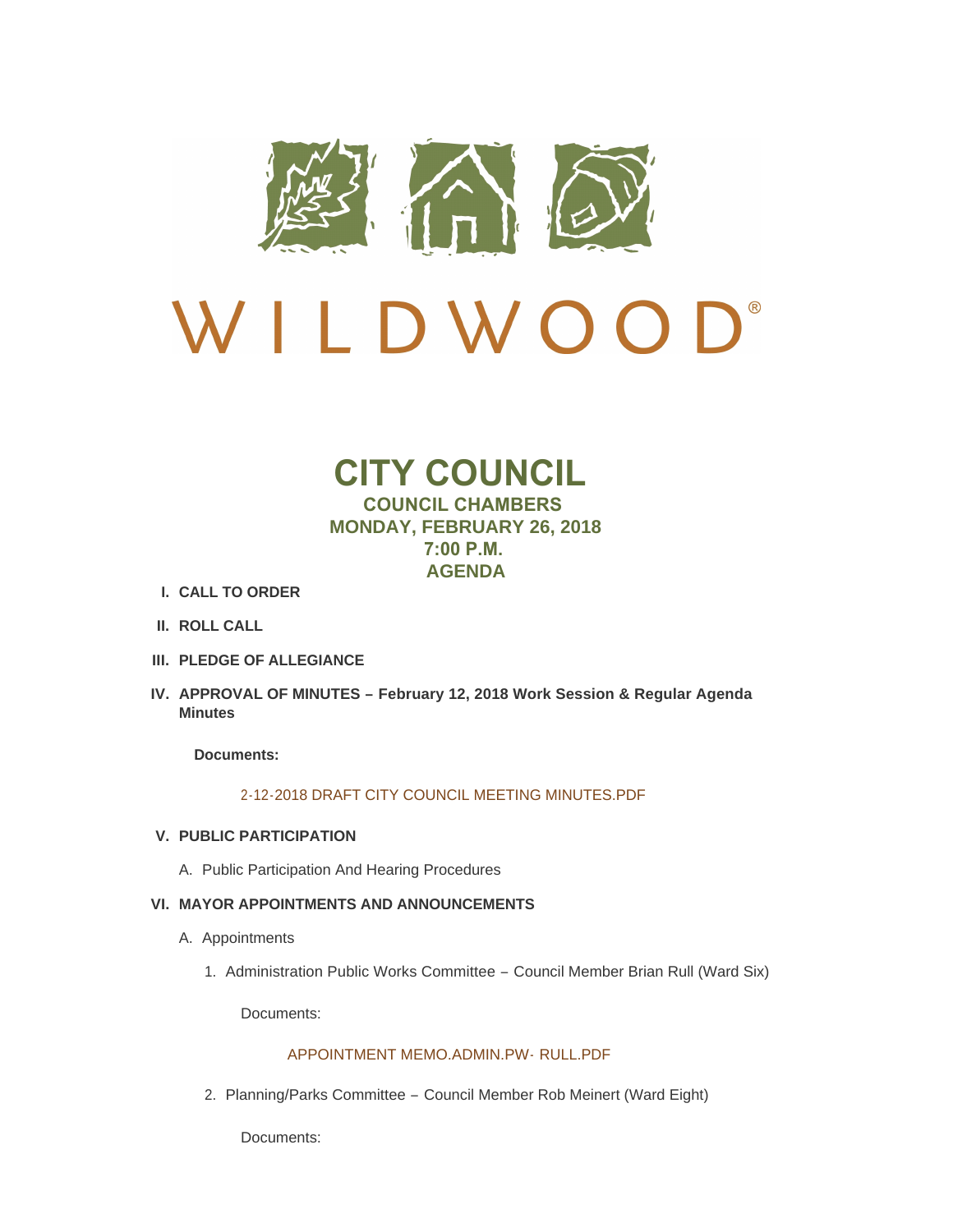# [APPOINTMENT MEMO.PLANNING.PARKS -](http://www.cityofwildwood.com/AgendaCenter/ViewFile/Item/14249?fileID=19986) MEINERT.PDF

3. Economic Development Committee - Council Member Greg Alexander (Ward Six) And Council Member Rob Meinert (Ward Eight)

Documents:

# [APPOINTMENT MEMO.ECONOMIC DEVELOPMENT -](http://www.cityofwildwood.com/AgendaCenter/ViewFile/Item/14250?fileID=19980) ALEXANDER AND MEINERT.PDF

4. Manchester Road Improvement Committee - Council Member Rob Meinert (Ward Eight)

Documents:

# [APPOINTMENT MEMO.MRIC.MEINERT.PDF](http://www.cityofwildwood.com/AgendaCenter/ViewFile/Item/14251?fileID=19982)

5. Manchester Road Improvement Committee - Mike Petruso (Ward Eight)

Documents:

# [APPOINTMENT MEMO.MRIC.PETRUSO.PDF](http://www.cityofwildwood.com/AgendaCenter/ViewFile/Item/14252?fileID=19983)

6. Parks Action Plan Update Committee - Jen Pickett (Ward Eight)

Documents:

# [APPOINTMENT MEMO.PAPUC.PICKETT.PDF](http://www.cityofwildwood.com/AgendaCenter/ViewFile/Item/14253?fileID=19985)

7. Parks Action Plan Update Committee - Council Liaison - Council Member Glen DeHart (Ward One)

Documents:

# [APPOINTMENT MEMO.PAPUC.DEHART.PDF](http://www.cityofwildwood.com/AgendaCenter/ViewFile/Item/14254?fileID=19984)

8. Crossings Community Improvement District Board Of Directors - Appointment Of Council Member Joseph A. Garritano (Ward Eight) And Reappointment Of Ryan S. Thomas And Joseph W. Vujnich

Documents:

# APPOINTMENT MEMO.CCID - [GARRITANO.THOMAS.VUJNICH.PDF](http://www.cityofwildwood.com/AgendaCenter/ViewFile/Item/14255?fileID=19979)

9. Historic Preservation Commission - Josh Sprunger (Ward One) - Three Year Term Expiring 2020

Documents:

#### [APPOINTMENT MEMO.HPC -](http://www.cityofwildwood.com/AgendaCenter/ViewFile/Item/14256?fileID=19981) SPRUNGER.PDF

B. Procedure For Refusal To Follow Parliamentary Rules/Ordinance 110.220

Documents: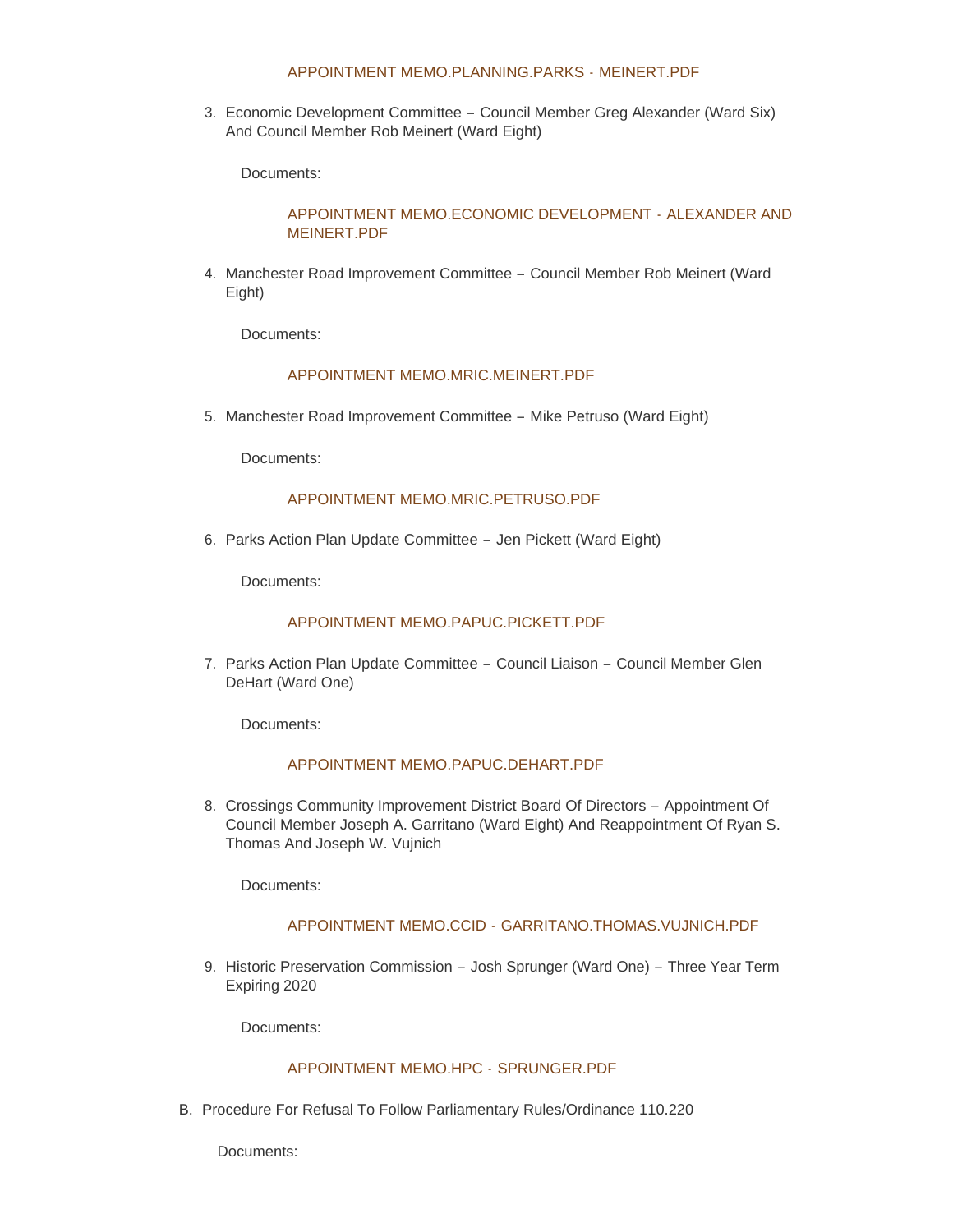## [MEMO.CITY COUNCIL.PROCEDURE FOR REFUSAL TO FOLLOW](http://www.cityofwildwood.com/AgendaCenter/ViewFile/Item/14354?fileID=20018)  PARLIAMENTARY RULES.ORDINANCE 110.220.PDF

# **PUBLIC HEARINGS – None VII.**

# **LEGISLATION VIII.**

# **UNFINISHED BUSINESS – A.**

BILL #2336 1.

AN ORDINANCE OF THE CITY OF WILDWOOD, MISSOURI, AUTHORIZING THE MAYOR TO NEGOTIATE AND EXECUTE A CONTRACT WITH J. M. MARSCHUETZ CONSTRUCTION CO., FOR CITY-WIDE CONCRETE STREET AND SIDEWALK REPLACEMENT, INCLUDING TRAFFIC CONTROL AND OTHER INCIDENTAL ITEMS. *Recommended by the Admin / Public Works Committee* (Second Reading) (Wards– All) Direct Budgetary Impact: \$983,300

Documents:

# [BILL 2336.PDF](http://www.cityofwildwood.com/AgendaCenter/ViewFile/Item/14260?fileID=19923)

BILL #2337 2.

AN ORDINANCE OF THE CITY OF WILDWOOD, MISSOURI, AUTHORIZING THE MAYOR TO NEGOTIATE AND EXECUTE CONTRACTS WITH CB ENGINEERING, LLC (d/b/a COCHRAN) AND GEOTECHNOLOGY, INC. FOR CONSTRUCTION INSPECTION AND MATERIALS TESTING SERVICES WITHIN THE CITY OF WILDWOOD. *Recommended by the Admin / Public Works Committee*  (Second Reading) (Wards– All) Direct Budgetary Impact: \$200,000 or less

Documents:

#### [BILL 2337.PDF](http://www.cityofwildwood.com/AgendaCenter/ViewFile/Item/14261?fileID=19924)

BILL #2339 3.

AN ORDINANCE OF THE CITY OF WILDWOOD, MISSOURI, ACCEPTING A CERTAIN STREET WITHIN VINTAGE GROVE SUBDIVISION WITHIN THE CITY OF WILDWOOD FOR PUBLIC MAINTENANCE AND SNOW REMOVAL BY THE CITY. *Recommended by the Admin / Public Works Committee* (Second Reading) (Ward - Seven)

Direct Budgetary Impact: None

Documents:

#### [BILL 2339.PDF](http://www.cityofwildwood.com/AgendaCenter/ViewFile/Item/14262?fileID=19925)

BILL #2340 4.

AN ORDINANCE OF THE CITY OF WILDWOOD, MISSOURI, ACCEPTING CERTAIN STREETS WITHIN THE MANORS AT THE ENCLAVES SUBDIVISION WITHIN THE CITY OF WILDWOOD FOR PUBLIC MAINTENANCE AND SNOW REMOVAL BY THE CITY. *Recommended by the Admin / Public Works Committee* (Second Reading) (Ward – Eight) Direct Budgetary Impact: None

Documents:

## [BILL 2340.PDF](http://www.cityofwildwood.com/AgendaCenter/ViewFile/Item/14263?fileID=19926)

BILL #2341 5.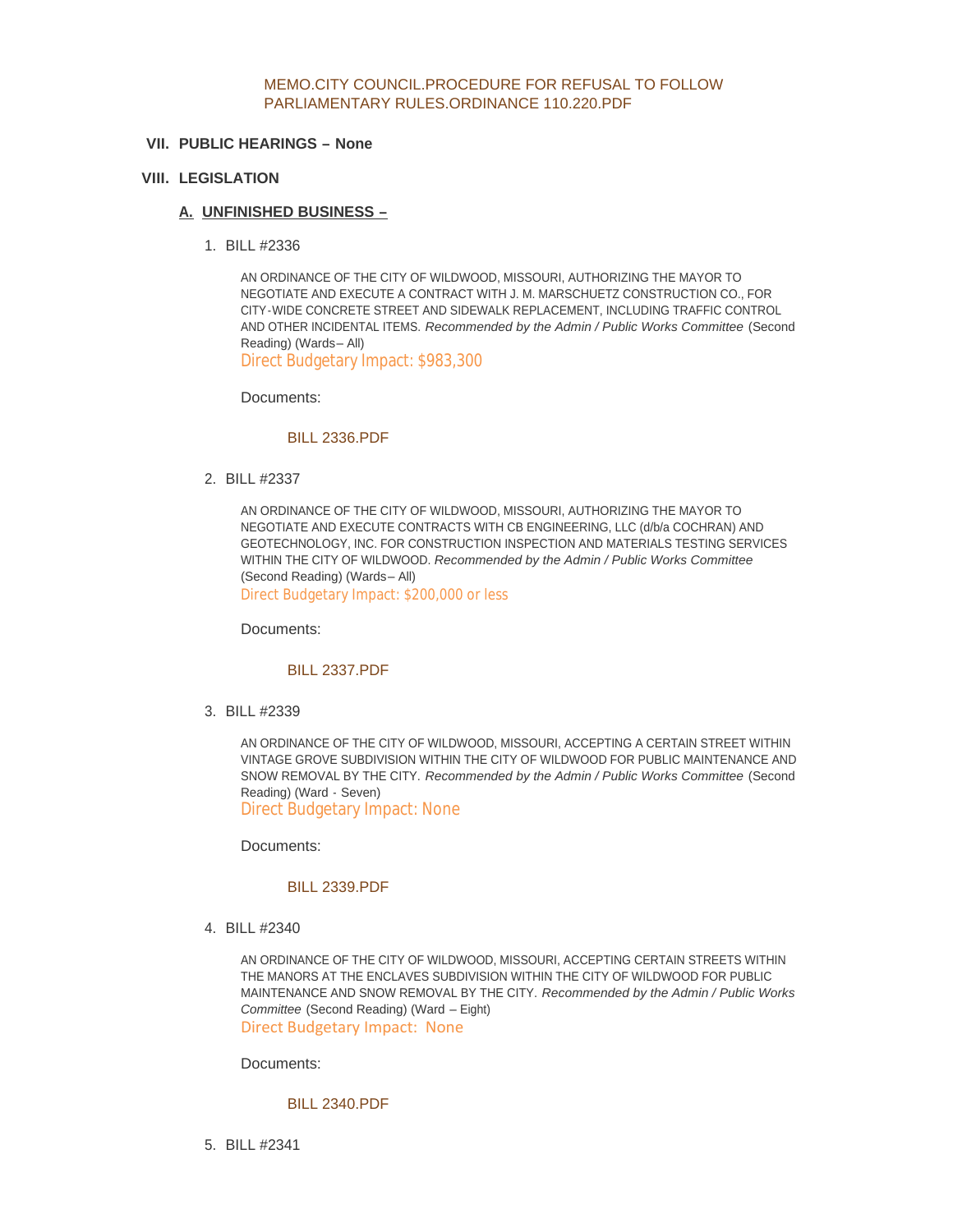AN ORDINANCE OF THE CITY OF WILDWOOD, MISSOURI, AMENDING THE FIRST SENTENCE OF SUBSECTION (A) OF SECTION 115.100 OF THE CODE OF ORDINANCES OF THE CITY OF WILDWOOD BY DELETING THE FIRST SENTENCE IN ITS ENTIRETY AND ENACTING, IN LIEU THEREOF, A NEW FIRST SENTENCE OF SUBSECTION (A) OF SECTION 115.100, PROVIDING FOR THE ROLE OF THE CITY ADMINISTRATOR. *Recommended by the Admin/Public Works Committee*  (Second Reading) (Wards – All)

Direct Budgetary Impact: None

Documents:

#### [BILL 2341.PDF](http://www.cityofwildwood.com/AgendaCenter/ViewFile/Item/14264?fileID=19927)

BILL #2342 6.

AN ORDINANCE BY THE CITY COUNCIL OF THE CITY OF WILDWOOD, MISSOURI AUTHORIZING THE MAYOR OF THE CITY OF WILDWOOD, MISSOURI TO EXECUTE A CONTRACT ON BEHALF OF IT WITH TERRASPEC FOR THE DEVELOPMENT OF DESIGN AND ENGINEERED DRAWINGS FOR BIDDING PURPOSES IN ASSOCIATION WITH THE PLANNED WARD FIVE NEIGHBORHOOD PARK, WHICH IS BEING RECOMMENDED BY THE PLANNING AND PARKS COMMITTEE OF CITY COUNCIL, AND WOULD INCLUDE CONSTRUCTION MANAGEMENT SERVICES THEREAFTER. *Recommended by the Planning and Parks Committee* (Second Reading) (Ward – Five) Direct Budgetary Impact: Not to Exceed \$50,000

Documents:

# [BILL 2342.PDF](http://www.cityofwildwood.com/AgendaCenter/ViewFile/Item/14265?fileID=19928)

## **NEW BUSINESS – B.**

BILL #2343 1.

AN ORDINANCE OF THE CITY OF WILDWOOD, MISSOURI, AUTHORIZING THE MAYOR TO NEGOTIATE AND EXECUTE A CONSULTANT/SERVICES AGREEMENT WITH THE VANDIVER GROUP, INC. FOR MARKETING AND PUBLIC RELATIONS SERVICES FOR THE CITY OF WILDWOOD. *Recommended by the Admin/Public Works Committee* (First Reading) (Wards - All) Direct Budgetary Impact: \$50,000.00

Documents:

#### [BILL 2343.PDF](http://www.cityofwildwood.com/AgendaCenter/ViewFile/Item/14267?fileID=19948)

BILL #2344 2.

AN ORDINANCE OF THE CITY OF WILDWOOD, MISSOURI, AUTHORIZING THE CITY ADMINISTRATOR TO ISSUE A PURCHASE ORDER ON BEHALF OF THE CITY OF WILDWOOD WITH CORPORATE INTERIORS, INC., d/b/a CI SELECT, FOR THE PURCHASE, DELIVERY AND INSTALLATION OF AUDIO VISUAL EQUIPMENT FOR THE WILDWOOD MUNICIPAL BUILDING. *Recommended by the Admin/Public Works Committee* (First Reading) (Wards – All) Direct Budgetary Impact: \$29,161.49

Documents:

#### [BILL 2344.PDF](http://www.cityofwildwood.com/AgendaCenter/ViewFile/Item/14268?fileID=19949)

BILL #2345 3.

AN ORDINANCE OF THE CITY OF WILDWOOD, MISSOURI, AUTHORIZING THE MAYOR TO NEGOTIATE AND EXECUTE A TRANSPORTATION ALTERNATIVES FUNDS AGREEMENT BY AND BETWEEN THE CITY OF WILDWOOD AND THE MISSOURI HIGHWAYS AND TRANSPORTATION COMMISSION FOR THE CONSTRUCTION OF MANCHESTER ROAD SHARED USE PATHS. *Recommended by the Admin/Public Works Committee* (First Reading) (Ward – One) Direct Budgetary Impact: \$575,000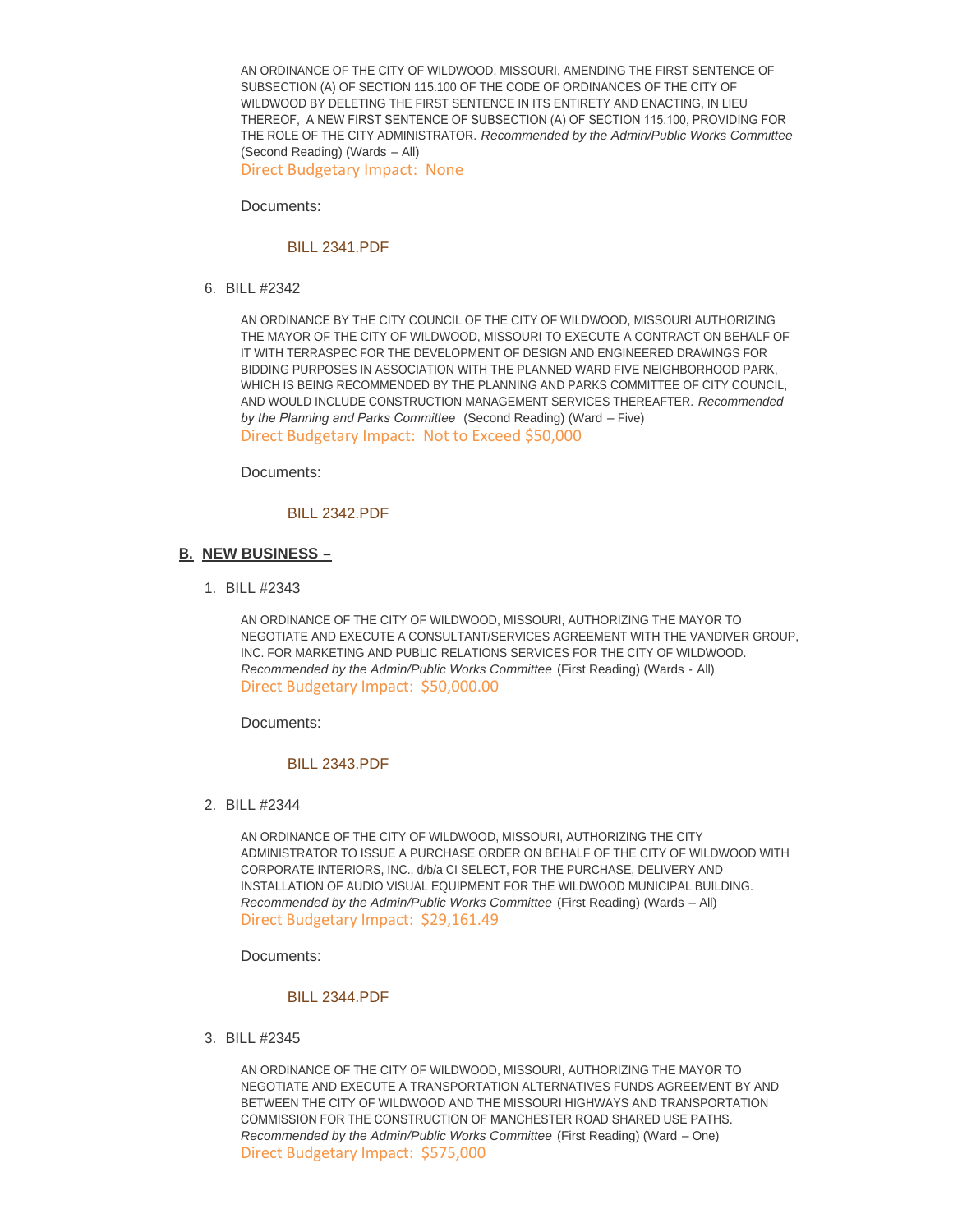Documents:

#### [BILL 2345.PDF](http://www.cityofwildwood.com/AgendaCenter/ViewFile/Item/14269?fileID=19931)

BILL #2346 4.

AN ORDINANCE OF THE CITY OF WILDWOOD, MISSOURI, AUTHORIZING THE PURCHASE OF ONE 2018 CHEVY SILVERADO 2500 HD ¾ TON PICKUP TRUCK FROM CABLE DAHMER CHEVROLET, INC. THROUGH THE STATE OF MISSOURI COOPERATIVE PURCHASING PROGRAM. *Recommended by the City Administrator* (First Reading) (Wards – All) Direct Budgetary Impact: \$30,344.00

Documents:

#### [BILL 2346.PDF](http://www.cityofwildwood.com/AgendaCenter/ViewFile/Item/14270?fileID=19932)

BILL #2347 5.

AN ORDINANCE BY THE CITY COUNCIL OF THE CITY OF WILDWOOD, MISSOURI APPROVING THE ADJUSTMENT OF CERTAIN COMMON BOUNDARY LINES BETWEEN TWO (2) EXISTING PARCELS OF GROUND, BOTH BEING LOCATED IN THE SOUTHWEST QUARTER OF SECTION 35, TOWNSHIP 45 NORTH, RANGE 3 EAST, CITY OF WILDWOOD, ST. LOUIS COUNTY, MISSOURI, AND MORE SPECIFICALLY SITUATED ON THE NORTH SIDE OF HOHMANN ROAD, WEST OF POND ROAD, FOR THE PURPOSES OF RECONFIGURING THE COMMON BOUNDARY LINE BETWEEN THEM BY TRANSFERRING 2.24 ACRES TO THE SMALLER LOT AND DEDICATING APPROXIMATELY ONE-THIRD OF AN ACRE AS PRIVATE RIGHT-OF-WAY FOR FUTURE IMPROVEMENTS TO HOHMANN ROAD, HEREAFTER TO BE KNOWN AS 'BIDDLE BUCK RIDGE.' *Recommended by the Department of Planning* (First Reading) (Ward – One)

Direct Budgetary Impact: None

Documents:

#### [BILL 2347.PDF](http://www.cityofwildwood.com/AgendaCenter/ViewFile/Item/14271?fileID=19955)

BILL #2348 6.

AN ORDINANCE OF THE CITY OF WILDWOOD, MISSOURI, REPEALING ORDINANCE NO. 1345, AND ADOPTING PROCEDURES FOR THE REVIEW AND PROCESSING OF REQUESTS FOR PUBLIC FUNDING ASSISTANCE. *Recommended by the Economic Development Committee* (First Reading) (Ward – All)

Direct Budgetary Impact: None

Documents:

# [BILL 2348.PDF](http://www.cityofwildwood.com/AgendaCenter/ViewFile/Item/14272?fileID=19934)

## **RESOLUTIONS – IX.**

A. RESOLUTION #2018-07

A RESOLUTION OF THE CITY COUNCIL OF THE CITY OF WILDWOOD, MISSOURI, CONSENTING TO THE MAYOR'S APPOINTMENT OF JOSEPH A. GARRITANO, RYAN S. THOMAS AND JOSEPH W. VUJNICH TO THE BOARD OF DIRECTORS OF THE CROSSINGS COMMUNITY IMPROVEMENT DISTRICT. *Recommended by the City Administrator* (Wards – All) Direct Budgetary Impact: None

Documents:

[RESOLUTION 2018-07.PDF](http://www.cityofwildwood.com/AgendaCenter/ViewFile/Item/14274?fileID=19935)